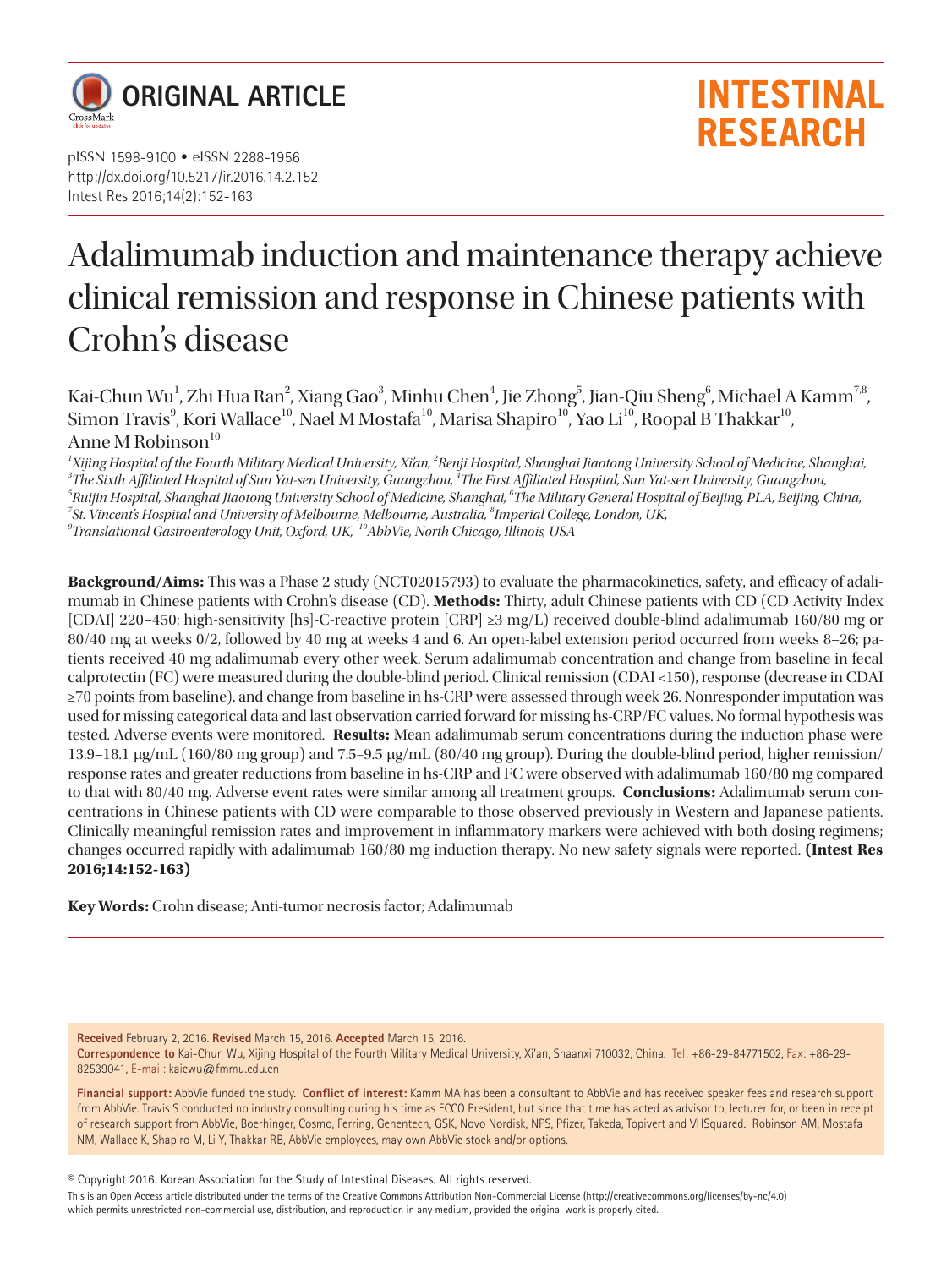#### **INTRODUCTION**

Crohn's disease (CD) encompasses a spectrum of clinical and pathological processes manifested by focal asymmetric, trans mural, and occasionally granulomatous inflammation that can affect any segment of the gastrointestinal tract.<sup>1</sup>

The incidence of CD in Asia is lower than that in the West, ranging from 0.14 to 1.22 cases per  $100,000$  people.<sup>2-4</sup> However, in mainland China, the incidence rates and prevalence of CD have been increasing; therefore, the disease is no longer uncommon in China. Rapid evolution in environmental and lifestyle factors such as socioeconomic changes, industrialization, and westernization are potential causes of the rise in IBD cases in Asia.4-6 The site of CD in Asian patients has been reported to be broadly similar to that reported in Western studies, although complex disease behavior (defined as stricturing, penetrating, or perianal disease) is present in a high proportion of patients. $27$ 

Current guidelines for the management of moderate-tosevere CD in Chinese patients include the use of corticosteroids (budesonide, prednisone), immunomodulators (azathioprine [AZA], 6-mercaptopurine, methotrexate [MTX]), or 5-aminosalicylic acid, antibiotics, or nutritional therapy.8 For patients with severe disease who are refractory to or intolerant of conventional therapies, surgery or infliximab is considered. A study conducted in Chinese patients (n=14) with active CD who failed to respond to conventional therapies showed that open-label infliximab induced remission at week 14 (5.6 point decrease in Harvey-Bradshaw index), $9$ while another study reported a 58% (14/24) clinical remission rate after 30 weeks of infliximab therapy.<sup>10</sup> Recently, a single center, retrospective study conducted in Chinese patients with CD (n=70) showed that 77% of patients treated with infliximab achieved remission (CDAI <150) at week 30; however, 9% of patients relapsed.<sup>11</sup> Adalimumab (Humira<sup>™,</sup> AbbVie Inc, North Chicago, Illinois, USA) is a fully human, anti-TNF monoclonal antibody that has been shown to be effective for induction and maintenance of remission in Western and Japanese patients with moderately to severely active CD who have failed conventional therapies.<sup>12-14</sup>

The current study was conducted to characterize the pharmacokinetics (PK) of adalimumab following subcutaneous injection in Chinese patients with moderately to severely active CD and elevated high-sensitivity-CRP protein (hs-CRP). Efficacy and safety assessments were also performed.

#### **MTHODS**

#### **1. Patients**

Male and female Chinese adults 18–70 years-old with a diagnosis of CD (confirmed by endoscopy, radiologic evaluation, and/or histology) for at least 3 months prior to baseline, elevated hs-CRP ( $\geq$ 3 mg/L), and moderate to severely active CD (CDAI 220 to 450) despite concurrent or prior treatment with corticosteroids and/or immunomodulators, were enrolled. Stable doses of oral corticosteroids for at least 10 days prior to baseline (≤20 mg/day prednisone or equivalent; ≤9 mg/day budesonide) and/or immunomodulators for at least 28 days prior to baseline (defined as AZA [≥0.75−3 mg/kg/ day], 6-mercaptopurine [≥0.5−1 mg/kg/day], or subcutaneous/intramuscular MTX [≥15−25 mg/week]) were allowed. Concomitant steroid or immunomodulator use was not required for patients who had a history of non-response (within 1 year) or intolerance (within 5 years) to one of these therapies. Fifteen patients per study arm were considered adequate to characterize the PK of adalimumab in this patient population, and thus a sample size of 30 patients was selected.

Exclusion criteria included UC or indeterminate colitis; prior exposure to any anti-tumor necrosis factor (TNF) agent or biologics (i.e., natalizumab, efalizumab, or rituximab) that have been associated with progressive multifocal leukoencephalopathy, use of cyclosporine, tacrolimus, or mycophenolate mofetil within 60 days prior to baseline; total parenteral nutrition during screening and/or at baseline, use of any traditional Chinese medicine <14 days prior to baseline, surgical bowel resection within the past 6 months, or likely need for surgical resection in the future, positive Clostridium difficile stool assay, history of invasive infection (e.g., Listeria monocytogenes, or histoplasmosis), HIV, chronic recurring infections, active tuberculosis (TB), or history of TB infection.

#### **2. Study Design**

Study M14-232 (ClinicalTrials.gov identifier NCT02015793) was a 26-week, randomized, double-blind, multi-center trial of two adalimumab dosing regimens in Chinese patients with moderately to severely active CD. The primary objective was to evaluate the PK of adalimumab in Chinese patients with CD over time. Secondary objectives included measurement of clinical remission (CDAI <150), clinical response (CDAI decrease of at least 70 points from baseline [CR-70]), CR-100 (CDAI decrease of at least 100 points from baseline), and changes in laboratory values (hs-CRP and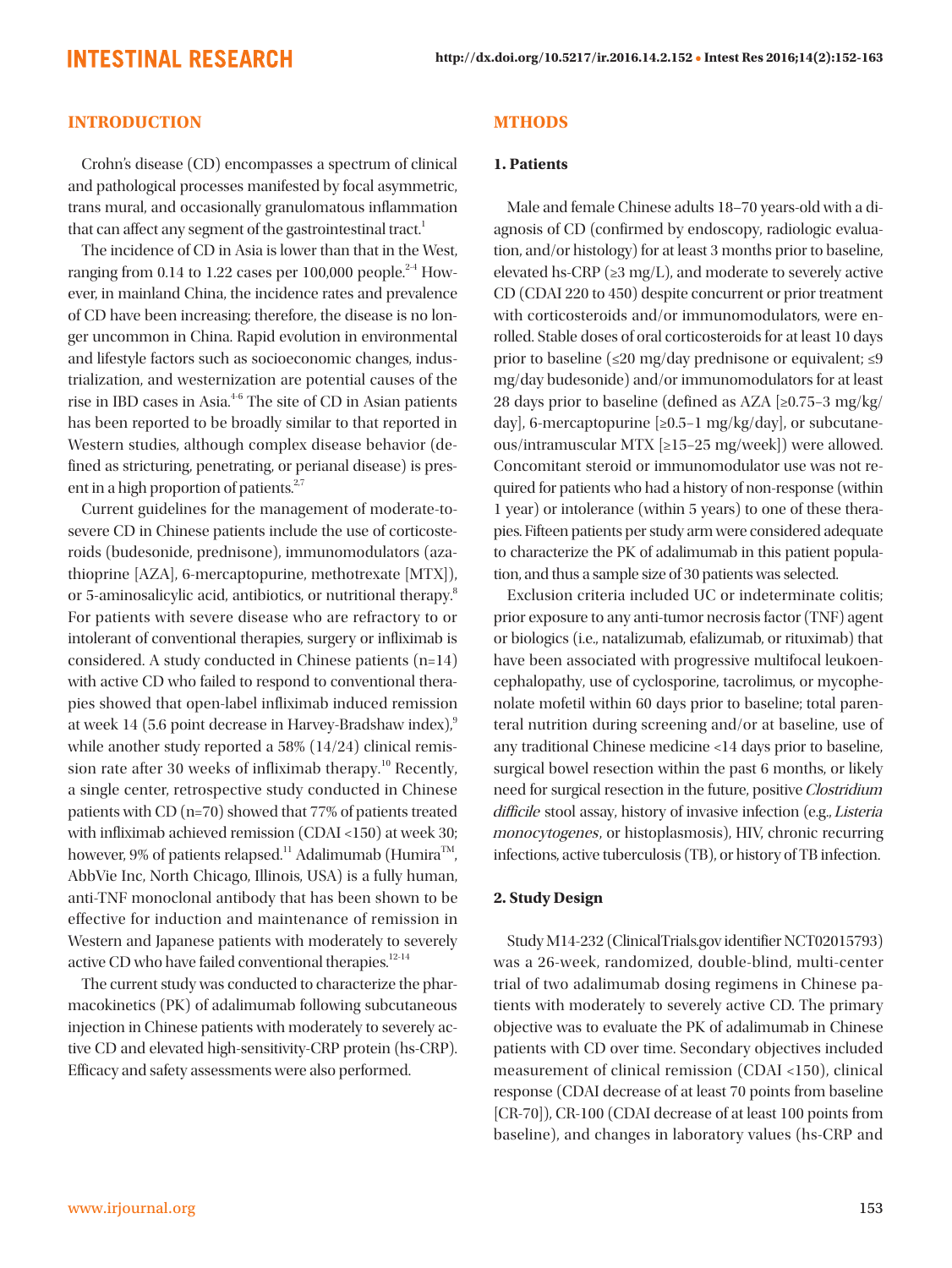FC) over time. Treatment-emergent adverse events (AEs) were assessed in all patients who received at least one dose of adalimumab during the study.

The study was initiated in December 2013 and completed on February 2015 at 6 sites in China.

The study included an 8-week blinded phase followed by an optional 18-week open-label extension phase (Fig. 1) and a 70-day follow-up period. In the blinded phase, eligible patients were randomized 1:1 to either the standard induction or low induction adalimumab dosing regimen, with randomization stratified by CDAI (≤300 or >300). Patients randomized to the standard induction dose were treated with adalimumab 160 mg at week 0, 80 mg at week 2, and 40 mg at weeks 4 and 6, and patients randomized to the lower induction dose were treated with blinded adalimumab 80 mg at week 0, and 40 mg at weeks 2, 4, and 6. At week 8, all patients could enroll in the optional 18-week open-label extension phase to continue receiving adalimumab 40 mg every other week (EOW) up to week 24. At or after week 12, patients who experienced a disease flare (CDAI increase of ≥70 points compared to week 4 and absolute CDAI >220) or nonresponse (not achieving CR-70 on 2 consecutive visits, at least 1 week apart) could escalate their dose to adalimumab 80 mg EOW. Patients who continued to experience flares or those nonresponsive after dose escalation were to be withdrawn from the study.

Enrolled patients were screened for TB using a QuantiF-ERON-TB Gold In-Tube test and chest x-ray (or chest CT scan at the investigator's discretion). Patients with positive or indeterminate TB screening results were assumed to have latent TB and were required to initiate TB prophylaxis at least 21 days prior to baseline and continue the prophylaxis regimen for the duration of the study. TB assessments were

repeated at weeks 8, 16, and 26, or at the time of discontinuation from the study.

Beginning at week 4, all patients taking concomitant corticosteroids initiated a dose taper. Patients nonresponsive after initiation of the steroid taper between weeks 4 to 12 (before adalimumab dose escalation was permitted) were to be excluded from the study.

Study visits occurred at baseline (week 0), week 1, week 2, and at 2-week intervals up to week 26. Physical examinations, CDAI calculation, vital signs collection, and clinical laboratory tests were performed at study visits. Stool samples were collected for FC measurement at baseline, week 4, and week 8. FC was measured using an ELISA-based assay (DRG International Inc, Springfield, NJ, USA).

This study was performed in accordance with the International Conference on Harmonization (ICH) and Good Clinical Practice (GCP) guidelines, applicable regulations and guidelines for clinical trial conduct, and the ethical principles originating from the Declaration of Helsinki. The protocol and informed consent forms were approved by an Institutional Review Board (IRB) or Independent Ethics Committee (IEC) at each study site and patients were required to provide informed consent forms before any study-related procedures were performed.

#### **3. PK and Immunogenicity**

Blood samples were collected for measurement of serum adalimumab concentration immediately prior to dosing at baseline (week 0), weeks 1, 2, 4, 6, and 8/premature discontinuation, by using a validated ELISA method. The same methods of testing (e.g., ELISA kit) were used to measure serum levels of adalimumab and anti-adalimumab antibod-



Fig. 1. Study design.<sup>a</sup>, Dose escalation to 80 mg adalimumab (ADA) every other week (EOW) at/after week 12 for disease flares/ non-response. OL, Open-label.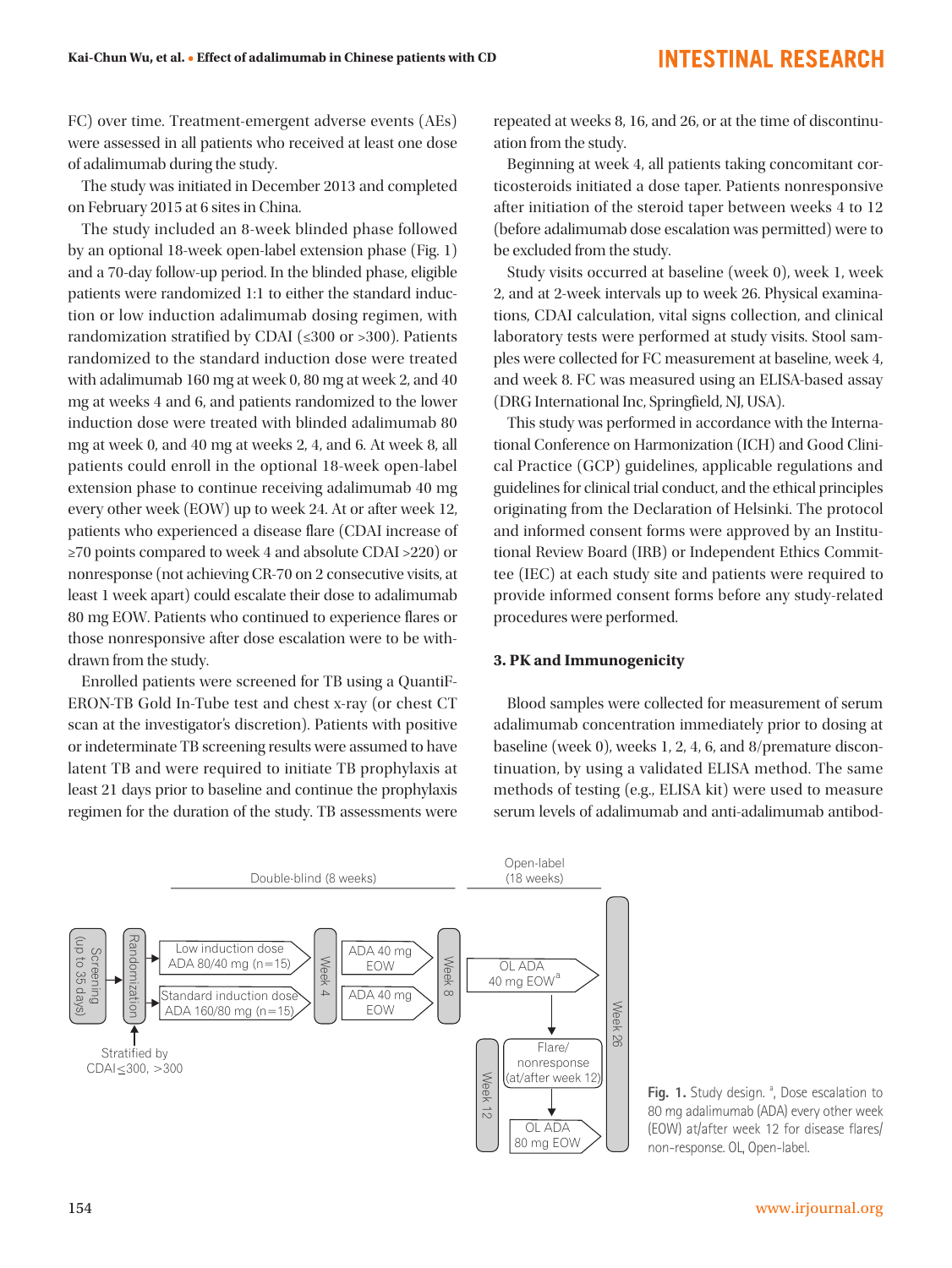ies as those used for the Chinese, Japanese, and Western as the expression refers to other studies performed in China as well as in other countries. The lower limit of quantitation for adalimumab was 31.3 ng/mL in undiluted human serum and 3.13 ng/mL in diluted serum.

Anti-adalimumab antibody (AAA) was measured in serum samples immediately before dosing at baseline (week 0), weeks 4, and 8/premature discontinuation. Patients were considered to be AAA+ if they had at least one AAA concentration >20 ng/mL (confirmatory assay was performed) and if the sample was collected within 30 days after adalimumab dosing. The assay was only performed if the serum sample had adalimumab concentrations <2  $\mu$ g/mL.

#### **4. Efficacy Endpoints**

Efficacy was assessed in the intent-to-treat population, which included all patients who were randomized and received at least 1 injection of adalimumab during the blinded period. The final efficacy assessment for the 8-week doubleblind period was the last non-missing data obtained within 70 days after the last adalimumab dose for patients who did not enter the open-label period and prior to the first adalimumab dose in the open-label period for patients who entered the open-label period. The last non-missing data obtained within 70 days after the last adalimumab dose was used as the final efficacy assessment for the open-label phase. Clinical remission (CDAI <150) and response (CR-70 and CR-100) were assessed at week 2 and every 2 weeks up to week 26. Week 4 remission rates were calculated by use of subgroups based on corticosteroid use, immunomodulator use, hs-CRP ( $\leq$ median [31.25 mg/L] or >median [31.25 mg/L]), CDAI (≤median [305] or >median [305]) and body weight (≤median [49.25 kg] or >median [49.25 kg]). Discontinuation of corticosteroids and corticosteroid-free remission rates were determined in patients who received corticosteroids at study entry. Median changes from baseline in hs-CRP were evaluated through week 26. Median changes from baseline in FC were assessed at weeks 4 and 8. Mean changes in albumin, hemoglobin, and weight were assessed through week 26.

Post hoc analyses on the proportion of patients with clinical remission (CDAI <150) and normalization of hs-CRP (hs-CRP <3 mg/L), clinical remission and 50% reduction in hs-CRP, and clinical remission and FC ≤250, ≤200, or ≤150  $\mu$ g/g during the double-blind period were assessed in the intentto-treat population.

#### **5. Statistics**

As the intent of the study was primarily to characterize the PK of adalimumab in Chinese patients, no statistical hypothesis was tested. Adalimumab trough serum concentrations were summarized by treatment group over time by descriptive statistics (n, mean, and SD). Apparent clearance values were calculated using a population PK modeling approach. Adalimumab serum concentrations in Chinese patients in this study were compared to those from past studies in West $ern^{15}$  and Japanese<sup>14,16</sup> patients with CD.

All efficacy endpoints were summarized descriptively. Continuous efficacy variables were summarized as n (%), mean (SD) and median (min, max). Categorical efficacy variables were summarized as n (% [95% CI]). Nonresponder imputation was used for missing categorical assessments and for patients whose dose was escalated (from the point of dose escalation onwards). Last observation carried forward was used for missing hs-CRP and FC data and for patients whose dose was escalated (from the point of dose escalation onwards).

#### **6. Safety**

Treatment-emergent AEs were defined as events that started or worsened on or after the first dose of adalimumab up to 70 days after the last adalimumab dose for any patient who was treated with adalimumab during the blinded or open-label periods. AEs were assessed during the blinded phase (weeks 0−8) and open-label phase (weeks 8−26), and were summarized using Medical Dictionary for Regulatory Activities (MedDRA) (version 17.1).

#### **RESULTS**

#### **1. Patient Disposition, Demographics and Baseline Characteristics**

Thirty patients were enrolled in the study (n=15 each for the 80/40 mg and 160/80 mg induction dose groups) and 11/15 patients (73%) in each treatment group completed the study (Fig. 2). One patient (7%) from each of the treatment groups discontinued during the blinded period due to AEs. A total of 4/15 patients (27%) from each treatment group discontinued during the entire study, with the most common reasons for discontinuation being AEs (n=6, 20%) and withdrawal of consent (n=2, 7%).

Enrolled patients were mostly men (80%) and most had ileocolonic CD (60%). In the overall population, the reported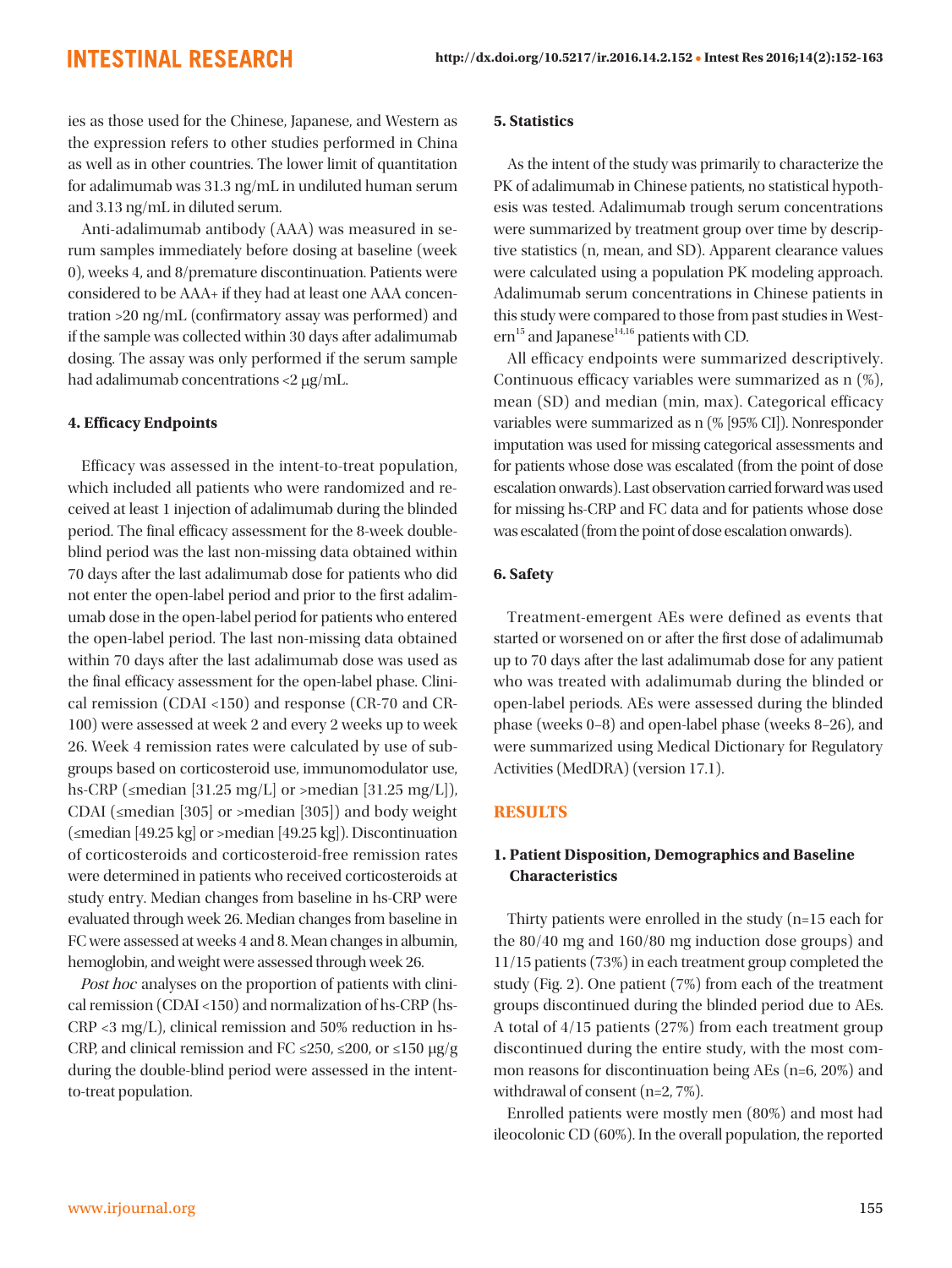

duration of CD was 2.6 years, and there was a high rate (70%) of concomitant immunomodulator use (Table 1).

#### **2. PK and Immunogenicity**

From weeks 1 to 4, mean adalimumab serum concentration was two-fold higher in patients who received the 160/80 mg induction dose (13.9−18.1 µg/mL) compared to those who received the 80/40 mg induction dose (7.5−9.5 µg/mL) (Fig. 3). At week 8, mean serum adalimumab concentrations were 8.0 $\pm$ 3.5 µg/mL (n=14) and 10.0 $\pm$ 4.6 µg/mL (n=12) for the 80/40 and 160/80 groups, respectively. At week 4, mean serum adalimumab levels were 14.5±4.4 µg/mL for Chinese patients (n=15) receiving 160/80 mg induction treatment. Week 8 maintenance phase mean serum adalimumab concentrations in Chinese patients (n=26) were 8.9±4.1 µg/mL. However, a significant overlap in adalimumab concentrations was observed in Chinese, Western, and Japanese patients with CD at all measurement time points. Using population PK modeling, median adalimumab clearance values in Chinese patients (0.33 [0.17−0.58] L/day) were found to be comparable to that of Western (0.39 [0.11−1.22] L/day) and Japanese (0.47 [0.13−1.25] L/day) patients.

No patient sample was found to be positive for AAA.

#### **3. Efficacy**

#### **1) Clinical Remission and Response Rates**

Clinically relevant remission and response were observed as early as week 2 and were sustained to week 26 (Fig. 4A– C). Numerically higher remission rates were observed in the 160/80 mg group as early as week 2 (47%) compared to that in the 80/40 mg group (27%), and this trend was sustained at all time points through week 8 (Fig. 4A). At week 2, CR-70 and CR-100 rates were higher in the 160/80 mg group than in the 80/40 mg group, and similar rates were observed through week 26 (Fig. 4B, C). Week 4 remission rates in subgroups based on baseline variables are shown in Supplementary Table 1. Due to small numbers of patients in some strata, conclusions are difficult to draw.

#### **2) Steroid-Sparing Effects**

Of the patients receiving corticosteroid therapy at baseline, 7/8 (88%) discontinued corticosteroid use at week 26. Moreover, half (4/8) of baseline corticosteroid users that discontinued corticosteroid use during the study achieved remission at the end of the 8-week blinded phase, which was sustained during the open-label phase to week 26 (3/8, 38%).

#### **3) Laboratory and Weight Assessments**

Numerically greater median decreases from baseline in hs-CRP were observed in the 160/80 mg group as early as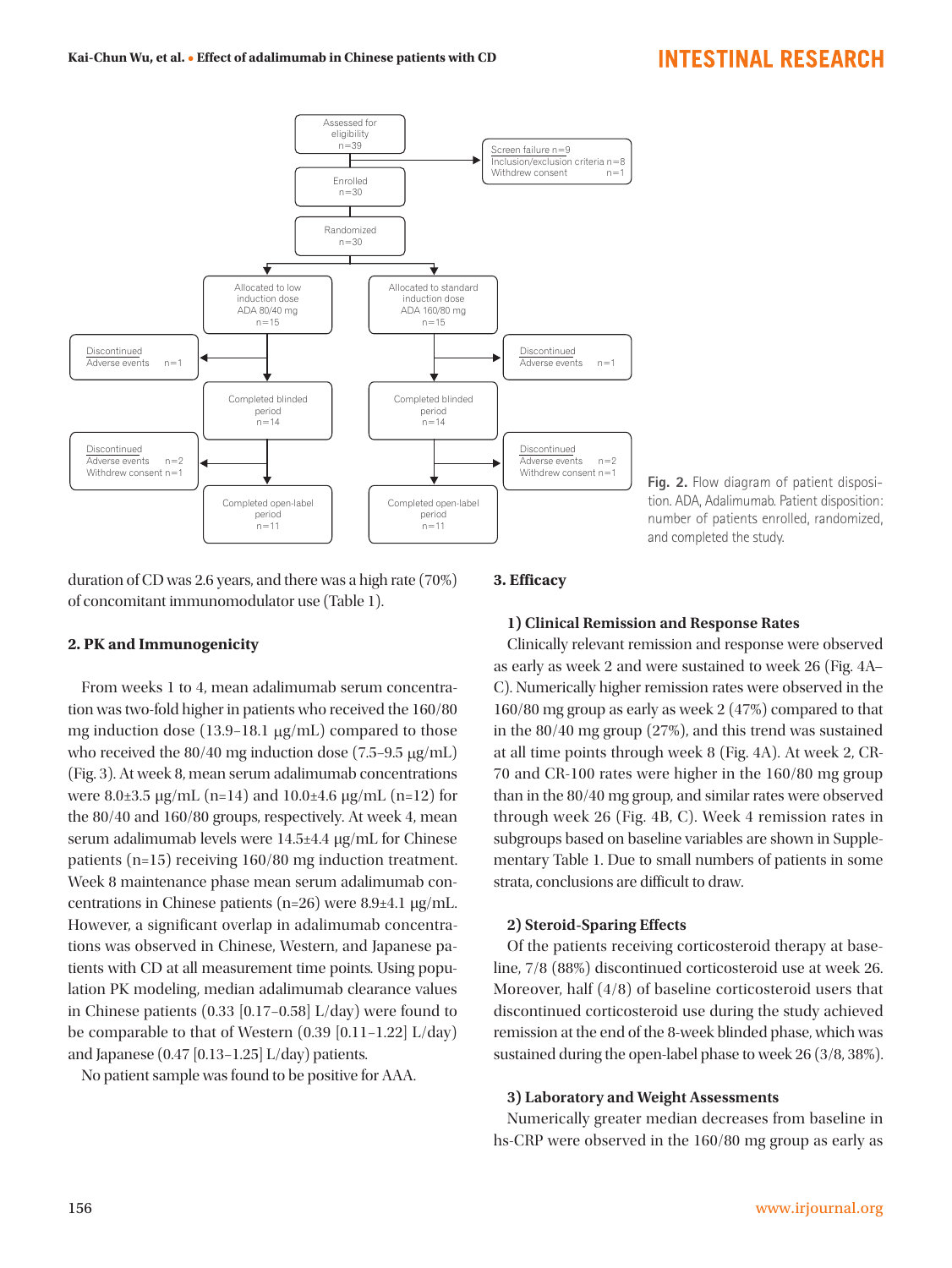**Table 1.** Demographics and Baseline Characteristics of Patients

| <b>Characteristic</b>             | ADA 80/40 mg (n=15) | ADA 160/80 mg (n=15) | All patients (n=30) |
|-----------------------------------|---------------------|----------------------|---------------------|
| Male gender                       | 13 (87)             | 11(73)               | 24(80)              |
| Age, yrs, mean (SD)               | 34(15)              | 36(13)               | 35(14)              |
| Weight, kg, mean (SD)             | 52(10)              | 54(13)               | 53(11)              |
| Current smoker                    | 1(7)                | $\overline{0}$       | 1(3)                |
| Current alcohol use               | 1(7)                | 1(7)                 | 2(7)                |
| CD duration, yrs, mean (SD)       | 1.7(1.8)            | 3.6(4.1)             | 2.6(3.3)            |
| CD location                       |                     |                      |                     |
| Colonic                           | 2(13)               | 2(13)                | 4(13)               |
| lleal                             | 3(20)               | 4(27)                | 7(23)               |
| lleocolonic <sup>a</sup>          | 10(67)              | 8(53)                | 18 (60)             |
| Upper disease <sup>b</sup>        | 1(7)                | 1(7)                 | 2(7)                |
| Fissures and draining fistulas    |                     |                      |                     |
| ≥1 anal/internal fissures         | $\mathbf 0$         | 2(13)                | 2(6)                |
| ≥1 draining perianal/anal fistula | 1(7)                | 1(7)                 | 2(7)                |
| CDAI, mean (SD)                   | 320 (56)            | 311 (56)             | 315(55)             |
| CDAI, >300                        | 8(53)               | 9(60)                | 17(57)              |
| hs-CRP, mg/L, median (min- max)   | 31 (1, 119)         | 32 (5, 195)          | 31 (1, 195)         |
| hs-CRP, $\geq$ 10 mg/L            | 12 (80)             | 13(87)               | 25(83)              |
| FC, µg/g, median (min, max)       | 802 (128, 2756)     | 945 (214, 2754)      | 911 (128, 2756)     |
| Albumin, g/L, mean (SD)           | 37(4)               | 34(6)                | 36(5)               |
| Hematocrit, fraction, mean (SD)   | 0.36(0.06)          | 0.36(0.06)           | 0.36(0.06)          |
| Concomitant medication            |                     |                      |                     |
| Immunomodulators                  | 10(67)              | 11(73)               | 21(70)              |
| Corticosteroids                   | 3(20)               | 5(33)                | 8(27)               |
| Aminosalicyclates                 | 3(20)               | 6(40)                | 9(30)               |

Values are presented as n (%).

<sup>a</sup>Patients with both colonic and ileal CD were categorized as ileocolonic. The locations of colonic, ileal, and ileocolonic disease do not overlap.

 $^{\circ}$ A patient could have upper disease alone or in addition to disease in another category.

ADA, adalimumab; hs-CRP, high-sensitivity-CRP protein; FC, fecal calprotectin.



**Fig. 3.** Mean adalimumab serum concentrations over time. Mean adalimumab concentrations during the double-blind period in adalimumabtreated Chinese patients with CD. Error bars represent SD.

week 1 (-25 mg/L) compared to that of the 80/40 mg group (-8 mg/L), and this trend was sustained through week 8 (Fig. 5A). Median hs-CRP remained decreased throughout the study in both induction dose groups (Fig. 5A).

Numerically larger median decreases from baseline in FC were observed at weeks 4 and 8 in the 160/80 mg group than in the 80/40 mg group (Fig. 5B).

Greater mean improvements from baseline in albumin were observed in the 160/80 mg group as early as week 1  $(2.0 \text{ g/L})$  compared to those of the 80/40 mg group  $(0.3 \text{ g/m})$ L), and were sustained through week 26 (Fig. 5C). Mean increases from baseline in body weight were similar in both groups at week 8 (160/80 group, 1.9 kg vs. 80/40 group, 2.3 kg), and were sustained through week 26 (3.2 kg vs. 3.5 kg). Mean hemoglobin levels also improved from baseline in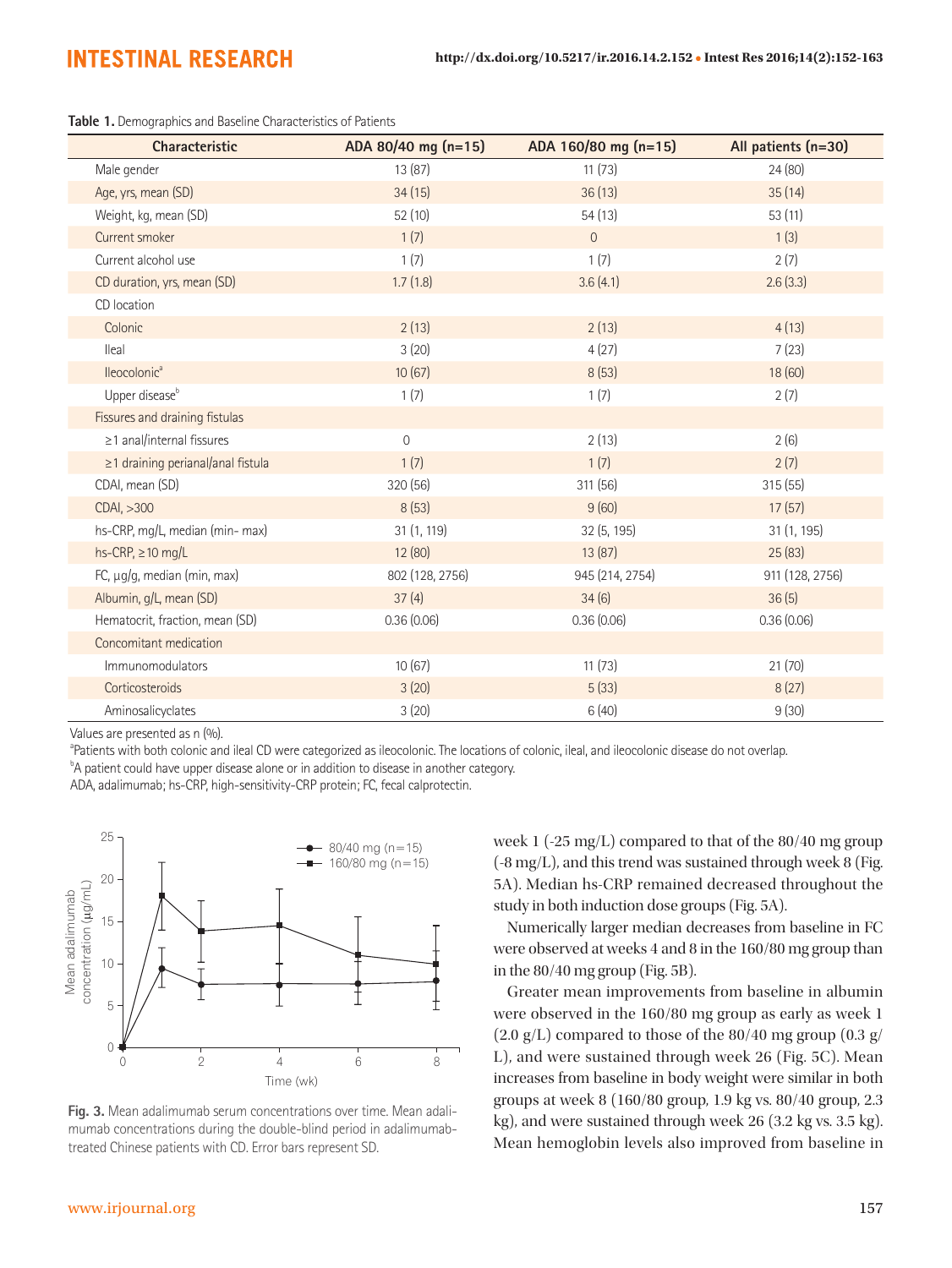

both groups at week 8 (160/80 mg group, 5.3 g/L vs.  $80/40$ mg group, 4.0 g/L), and were sustained through week 26 (160/80 mg group, 8.3 g/L vs. 80/40 mg group, 11.8 g/L).

#### **4) Clinical Remission and Decreased Inflammation**

During the double-blind treatment period, numerically more patients in the 160/80 mg group achieved clinical remission and normalized hs-CRP values (hs-CRP <3 mg/L) from weeks 4−8 than in the 80/40 mg group. In a separate post hoc analysis, 46.7% of patients (7/15) receiving 160/80 mg induction achieved clinical remission and a 50% reduction in hs-CRP at week 2. The proportion of patients achieving clinical remission and a 50% reduction in hs-CRP was numerically greater in the 160/80 mg group than the 80/40 mg group from weeks 2−6. At week 8, the proportion of patients with clinical remission and 50% reduction in hs-CRP was 40% (6/15) in both treatment groups (Supplemental Table 2). More patients in the 160/80 mg group achieved remission than in the 80/40 mg group (26.7 vs. 6.7%, respectively) and had FC values  $\leq$ 250,  $\leq$ 200, or  $\leq$ 150  $\mu$ g/g at week 4. Similar



**Fig. 4.** Clinical remission, clinical response, and CDAI over time. Percentages of patients in remission (CDAI <150) over time (A). Percentages of patients achieving CR-70 (decrease from baseline CDAI of ≥70 points) over time (B). Percentages of patients achieving CR-100 (decrease from baseline CDAI of ≥100 points) over time (C). Error bars represent 95% CI. Non-responder imputation was used for data analysis.

#### results were observed at week 8 (Supplemental Table 3).

#### **5) Dose Escalation**

Three patients dose escalated to adalimumab 80 mg EOW during the study. One patient (7%) from the 80/40 mg group dose escalated at week 22, and 2 patients (13%) dose escalated from the 160/80 mg group at weeks 12 and 20. One of the 2 patients from the 160/80 mg group with dose escalation achieved clinical remission at week 26.

#### **4. Safety**

The mean duration of exposure to adalimumab during the entire study was similar for the 80/40 mg (154±53 days) and 160/80 mg groups (155±52 days), and the mean total dose of adalimumab administered was 483±154 mg and 621±149 mg, respectively. During the double-blind and open-label phases, the percentage of patients who experienced AEs was comparable between the 80/40 mg group and 160/80 mg group (Table 2). During the study, 5/30 patients (17%) ex-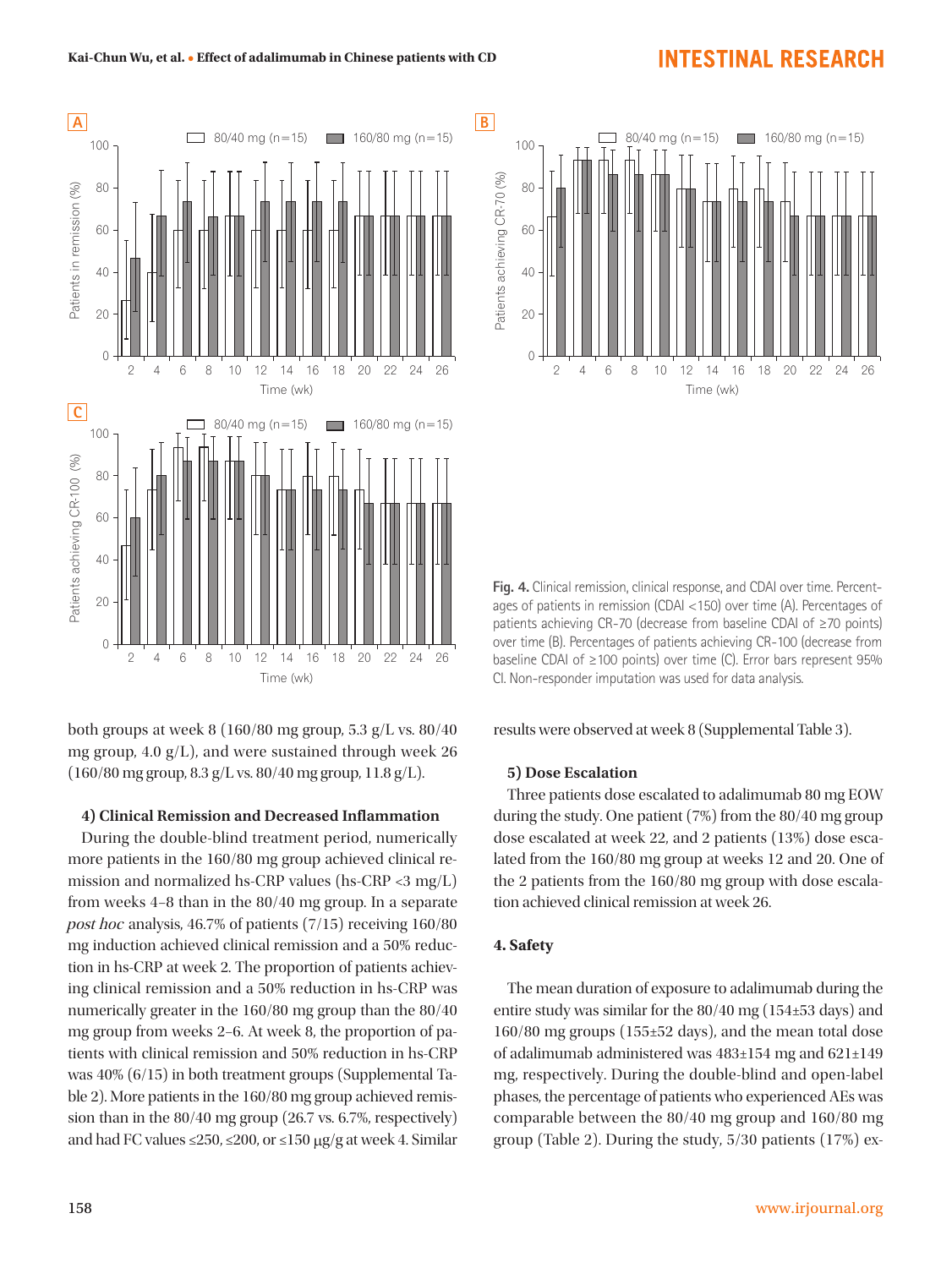

perienced serious AEs including worsening of CD and gastrointestinal TB. During the open-label period, serious AEs were experienced by 1 patient (8%) in the 80/40 mg group and 2 patients (14%) in the 160/80 mg group, and infections occurred in 2 patients (15%) in the 80/40 mg group and in 1 patient (8%) in the 160/80 mg group. Leukopenia (6/30, 20%), worsening CD (4/30, 13%), and pyrexia (4/30, 13%) were the most frequently reported AEs in both dose groups during the entire study. Of the 6 patients who developed leukopenia during the study, 5 patients received concomitant AZA, mesalazine, or both medications, and 1 patient had a medical history of leukopenia/neutropenia of unknown cause. One patient (7%) in the 160/80 mg group developed a severe AE of active gastrointestinal TB during the blinded phase, which led to discontinuation from the study. This patient also developed multiple AEs including infection, serious infection, and serious AEs, and had received prior and concomitant medications for CD including prednisone, MTX, and thalidomide. During the open-label period, 1 patient (8%) in the 80/40 mg group and 2 patients (14%) in the 160/80 mg group developed latent TB, defined as a patient



**Fig. 5.** Changes in laboratory parameters over time. Median changes from baseline in high-sensitivity-CRP protein (hs-CRP) (A), fecal calprotectin (FC) (B), and mean changes from baseline in albumin (C) concentrations over time. Error bars represent SD. Data were analyzed using last observation carried forward.

with a positive Mycobacterium TB test but with negative results from a CT scan and/or gamma-interferon release assay. Overall, no deaths, malignancy, or demyelinating disorder was reported during the entire study.

#### **DISCUSSION**

Anti-TNF therapies are being studied for multiple inflammatory disorders $17-20$  in the Chinese population, including patients with CD.<sup>9,11</sup> However, this is the first randomized trial designed to examine the PK, efficacy, and safety of adalimumab in Chinese patients with CD. In the current study, we examined the PK, efficacy, and safety of adalimumab in Chinese patients with moderately to severely active CD and elevated hs-CRP treated with two different induction dosing regimens of adalimumab and maintenance therapy through week 26. Elevated hs-CRP, a non-specific inflammatory marker, is associated with disease activity in  $CD$ ,  $21,22$  and was used to identify symptoms due to inflammation in the absence of performing endoscopy in this trial. Patients enrolled in this trial weighed similar to patients enrolled in the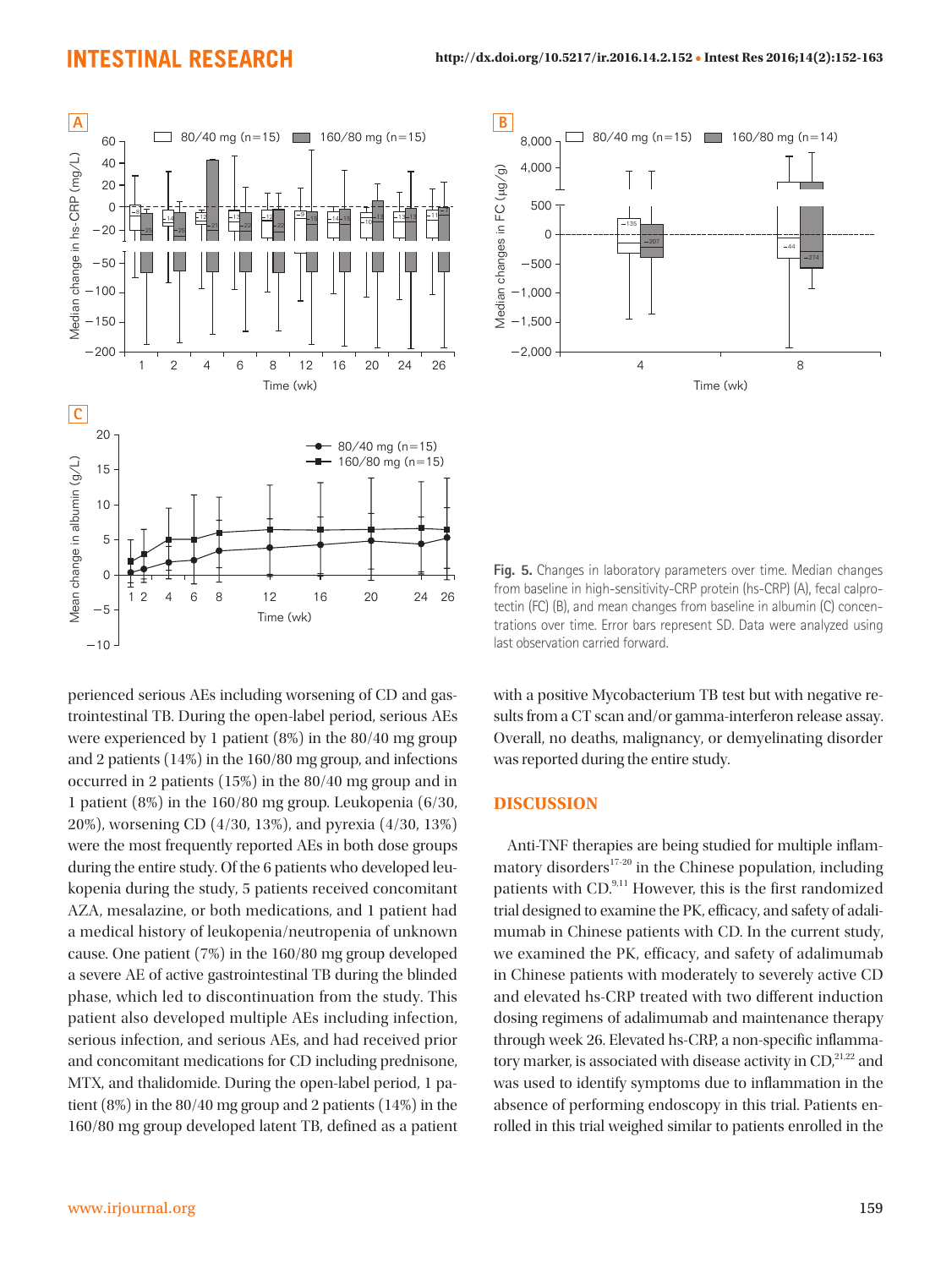**Table 2.** Treatment-Emergent Adverse Events (AE)

|                                                                    | Double-blind (Wk 0-8)    |                          | Open-label (Wk 8-26)     |                          |
|--------------------------------------------------------------------|--------------------------|--------------------------|--------------------------|--------------------------|
| Variable                                                           | ADA 80/40 mg<br>$(n=15)$ | ADA 160/80<br>$mg(n=15)$ | ADA 80/40 mg<br>$(n=13)$ | ADA 160/80<br>$mg(n=14)$ |
| AE                                                                 | 6(40)                    | 7(47)                    | 7(54)                    | 7(50)                    |
| Serious AE                                                         | 1(7)                     | 1(7)                     | 1(8)                     | 2(14)                    |
| AE leading to discontinuation                                      | 2(13)                    | 1(7)                     | 1(8)                     | 2(14)                    |
| Severe AE                                                          | $\Omega$                 | 1(7)                     | $\Omega$                 | 1(8)                     |
| AE with reasonable possibility of being related to study drug      | 3(20)                    | 6(40)                    | 5(39)                    | 6(43)                    |
| Infection                                                          | $\overline{0}$           | 1(7)                     | 2(15)                    | 1(8)                     |
| Serious infection                                                  | 0                        | 1(7)                     | $\mathbf 0$              | $\overline{0}$           |
| Opportunistic infection (excluding oral candidiasis and TB)        | $\overline{0}$           | $\overline{0}$           | $\overline{0}$           | $\overline{0}$           |
| TB (active)                                                        | $\Omega$                 | 1(7)                     | $\Omega$                 | $\Omega$                 |
| TB (latent)                                                        | $\overline{0}$           | $\Omega$                 | 1(7)                     | 2(14)                    |
| Lymphoma                                                           | $\Omega$                 | $\Omega$                 | $\Omega$                 | $\Omega$                 |
| <b>NMSC</b>                                                        | $\Omega$                 | $\Omega$                 | $\Omega$                 | $\overline{0}$           |
| Malignancy other than lymphoma, NMSC, HSTCL, melanoma, or leukemia | $\overline{0}$           | $\Omega$                 | $\Omega$                 | $\overline{0}$           |
| Demyelinating disorder                                             | $\Omega$                 | $\Omega$                 | $\Omega$                 | $\Omega$                 |
| Death                                                              | $\Omega$                 | $\Omega$                 | $\Omega$                 | $\overline{0}$           |

Values are presented as n (%).

ADA, adalimumab; TB, tuberculosis; NMSC, Non-melanoma skin cancer; HSTCL, hepatosplenic T-cell lymphoma.

Japanese adalimumab trial $14$  but were approximately 20 kg lighter than patients enrolled in the trials conducted in Western countries.12,13,23 Compared to the patients enrolled in the Western and Japanese adalimumab CD trials, the Chinese patients enrolled in this study had a markedly higher baseline CRP value (which is not unexpected given the inclusion criterion requiring elevated CRP in this trial), shorter reported duration of disease, and a higher rate of concomitant immunomodulator use. These factors may have contributed to the higher remission and response rates observed in this trial compared to that in previous Western and Japanese CD trials. $12-14$ 

In this relatively small sample set, the PK of adalimumab was assessed during the first 8 weeks of the study. Although serum adalimumab concentrations reported in Western and Japanese patients at induction (12.6±5.3 µg/mL, n=71 and 12.4 $\pm$ 4.5  $\mu$ g/mL, n=33, respectively)<sup>14-16</sup> and maintenance (6.9±3.6 µg/mL Western patients; 6.5±2.5 µg/mL for Japanese patients) $14-16$  were slightly lower than those in the Chinese patients in this study, the serum adalimumab concentrations observed in Chinese patients with CD during the induction and maintenance phases in this study overlapped with those observed in Western and Japanese patients with CD who received similar doses, in spite of the differences in baseline characteristics observed in these different popula-

tions. In addition, Chinese patients had similar adalimumab clearance values to the Western and Japanese populations, supporting the use of the same doses of adalimumab that have been tested and approved in other patient populations with CD in Chinese patients. Currently, for adults with moderately to severely active CD, the approved adalimumab induction dosing regimen is 160 mg at week 0 and 80 mg at week 2 in the United States, Canada, and Japan, followed by maintenance dosing of 40 mg EOW. No patient samples were positive for AAA in this trial. Low rates of immunogenicity have been reported in previous adalimumab trials in Western and Japanese patients with  $CD$ .<sup>14,24</sup>

Clinically relevant remission and response were observed as early as week 2 and were maintained throughout the trial. More patients in the higher 160/80 mg dose group achieved remission at early time points (weeks 2−6) than in the 80/40 mg group. These findings are consistent with observations from Western (CLASSIC-I trial) and Japanese trials demonstrating that treatment with the 160/80 mg adalimumab induction dosing regimen results in greater rates of remission than the  $80/40$  mg dose.<sup>14,23</sup> In addition, the current findings show that maintenance therapy with 40 mg EOW adalimumab provides clinical benefit for Chinese patients with CD, consistent with results from previous trials in Western (CLASSIC-II, CHARM, EXTEND) and Japanese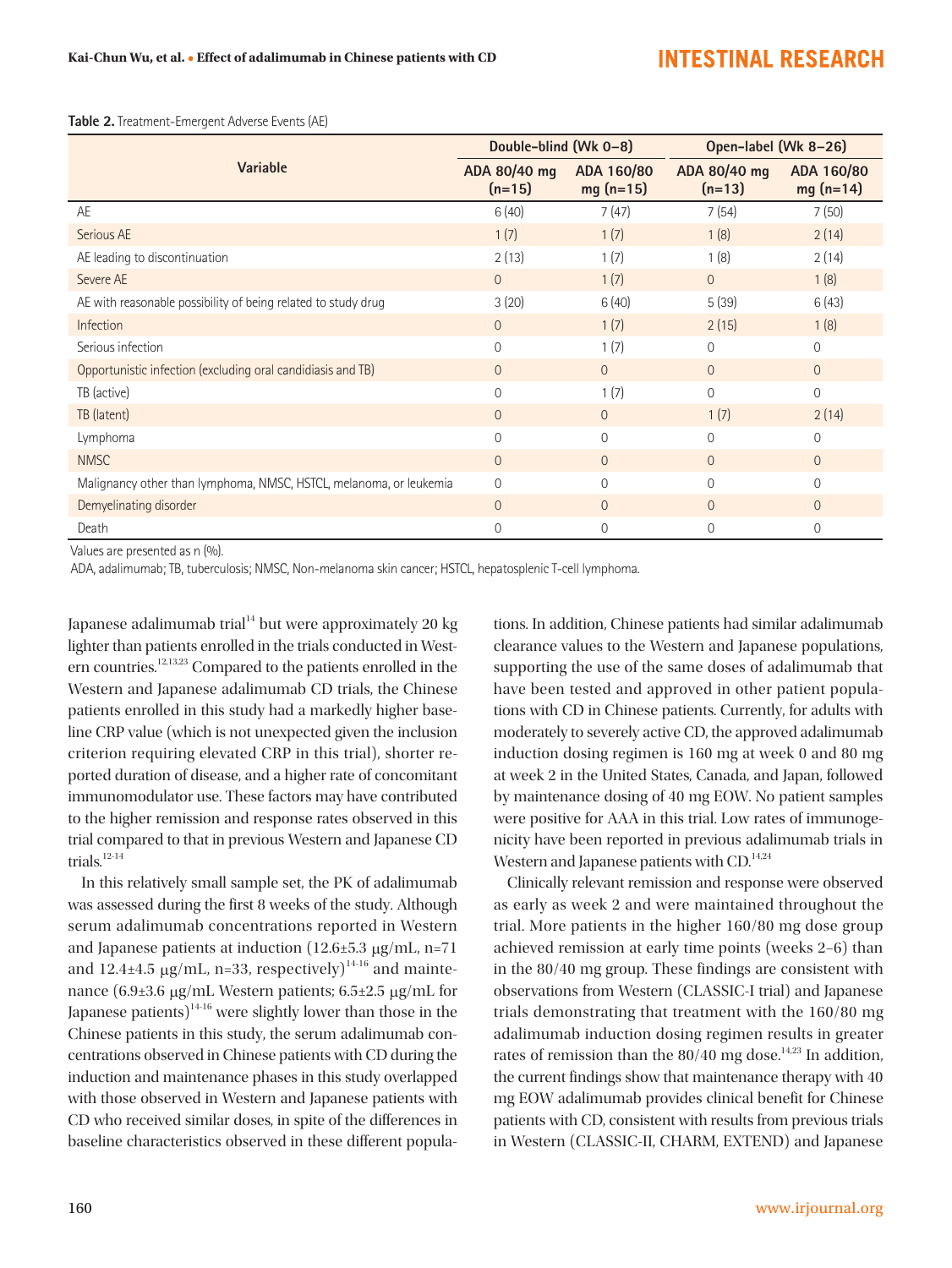patients.12-14,24 The mean clinical remission rates observed in this trial were higher than those observed in trials of Western (CLASSIC-I and CHARM trials) and Japanese patients with CD.<sup>14,23,24</sup> Possible reasons for the higher remission rates include the shorter disease duration and higher baseline hs-CRP values in Chinese patients in this study, both of which were found to be predictors of response in post hoc analyses of CHARM.25 Furthermore, the average weight of Chinese patients with CD in this study was lower than that of both the Western and Japanese patients in prior clinical trials. This may have contributed to both the higher serum concentrations and higher clinical remission rates observed. However, it is important to mention that since this trial did not have patients randomized to placebo, a treatment effect size could not be determined. Therefore, any differences observed in this trial should be interpreted with caution.

hs-CRP and FC are inflammatory biomarkers that are used to assess disease activity in IBD. Chronic inflammation in CD is marked owing to increased hs-CRP, and has been shown to be a prognostic marker for poor outcome.<sup>21,22,26,27</sup> FC is elevated in patients with CD, and is correlated with endoscopic disease activity.<sup>28</sup> In this study, induction and maintenance adalimumab therapy improved inflammatory responses, as demonstrated by reductions in hs-CRP as early as week 1 and decreased FC at week 4. The higher 160/80 mg dose had a numerically greater effect on hs-CRP reduction between weeks 1−12 compared to the 80/40 mg dose, and reductions in FC were numerically greater with the 160/80 mg dose compared to that with the 80/40 mg dose during the blinded phase. Ongoing maintenance therapy with adalimumab 40 mg EOW was associated with a sustained reduction in hs-CRP through week 26. Post hoc analyses also demonstrated that 1/3 of patients achieved clinical remission and normalized hs-CRP values after 4 weeks of treatment with the standard induction dose and approximately 1/4 of patients achieved clinical remission and decreased FC levels by week 4 of treatment, confirming that adalimumab induction treatment in patients with CD produced symptomatic relief as measured by CDAI as well as objective reductions in inflammatory burden.

Overall, our findings are consistent with those of other trials conducted in Chinese patients that showed the effectiveness and safety of adalimumab for treatment of rheumatoid arthritis and ankylosing spondylitis.17,18 Multiple global trials conducted in different patient populations with CD and other indications have shown a consistent safety profile of adalimumab.29,30 No new safety signals were identified in Chinese patients with CD treated with adalimumab, nor

were any cases of malignancy, demyelinating disease or death reported. One case of active TB and 3 cases of latent TB infection were diagnosed during the trial. These findings, along with the fact that TB is endemic in China, underscore the need to closely monitor for TB in Chinese CD patients receiving immunosuppressive treatment.<sup>31</sup> Close monitoring for the development of TB infection is recommended for patients prior to initiating therapy, and periodically while receiving adalimumab therapy.<sup>32</sup>

This study has several limitations. This was a Phase 2 study with relatively few patients enrolled, thus, a larger Phase 3 study is ongoing to evaluate the efficacy and safety of adalimumab in the Chinese population (ClinicalTrials.gov identifier NCT02499783). Endoscopic assessment of disease activity by ileocolonoscopy was not performed in this study; as a result, mucosal healing was not assessed.

Data from this Phase 2 study confirm that the PK profile, including clearance, of adalimumab in Chinese patients with moderately to severely active CD is similar to that observed in trials from other regions, both East and West. In addition, similar to the data observed in Western and Japanese trials, adalimumab treatment resulted in rapid clinical and biological responses, particularly with the 160/80 mg induction dose, and ongoing treatment with adalimumab 40 mg EOW resulted in maintenance of clinical remission and response, and improvement in inflammatory biomarkers to week 26.

#### **ACKNOWLEDGEMENTS**

AbbVie funded the study. AbbVie participated in the study design, data collection, data management, data analysis, review and approval of the publication. All authors were involved in the design of the analyses reported in the manuscript, interpretation of the data, and critical review and revision of each draft of the manuscript. All authors had access to relevant data and approved the content of the manuscript for submission. Medical writing support was provided by Adebusola A. Ajibade, PhD, of AbbVie Inc.

#### **REFERENCES**

- 1. Hanauer SB, Sandborn W; Practice Parameters Committee of the American College of Gastroenterology. Management of Crohn's disease in adults. Am J Gastroenterol 2001;96:635-643.
- 2. Ng SC, Tang W, Ching JY, et al. Incidence and phenotype of inflammatory bowel disease based on results from the Asiapacific Crohn's and colitis epidemiology study. Gastroenterology 2013;145:158-165.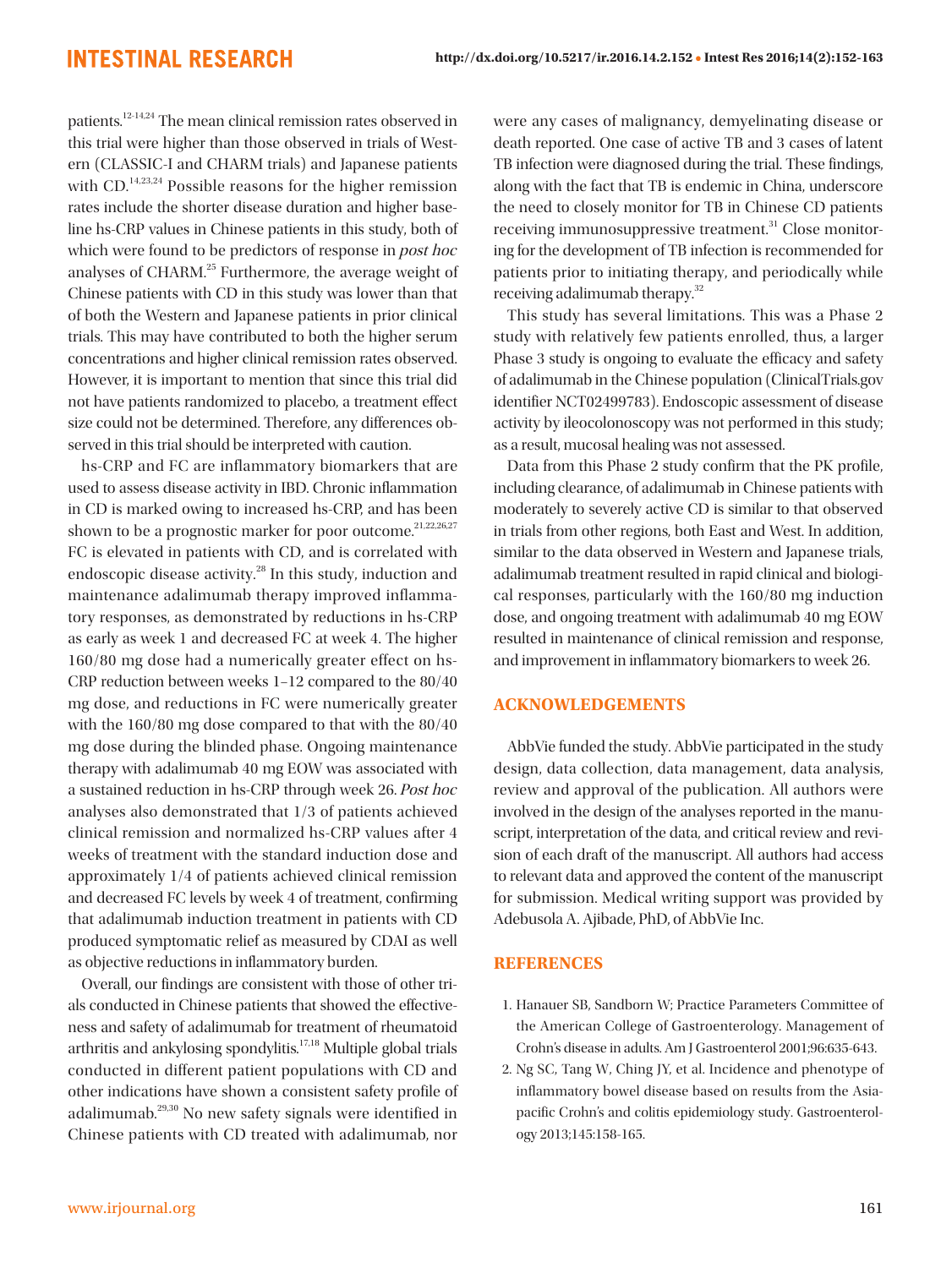- 3. Zeng Z, Zhu Z, Yang Y, et al. Incidence and clinical characteristics of inflammatory bowel disease in a developed region of Guangdong Province, China: a prospective population-based study. J Gastroenterol Hepatol 2013;28:1148-1153.
- 4. Zhao J, Ng SC, Lei Y, et al. First prospective, population-based inflammatory bowel disease incidence study in mainland of China: the emergence of "western" disease. Inflamm Bowel Dis 2013;19:1839-1845.
- 5. Prideaux L, Kamm MA, De Cruz PP, Chan FK, Ng SC. Inflammatory bowel disease in Asia: a systematic review. J Gastroenterol Hepatol 2012;27:1266-1280.
- 6. Ooi CJ, Makharia GK, Hilmi I, et al. Asia Pacific Consensus Statements on Crohn's disease. Part 1: Definition, diagnosis, and epidemiology: (Asia Pacific Crohn's Disease Consensus-Part 1). J Gastroenterol Hepatol 2016;31:45-55.
- 7. Ng SC, Zeng Z, Niewiadomski O, et al. Early course of inflammatory bowel disease in a population-based inception Cohort study from 8 countries in Asia and Australia. Gastroenterology 2016;150:86-95.
- 8. Ooi CJ, Makharia GK, Hilmi I, et al. Asia-Pacific consensus statements on Crohn's disease. Part 2: Management. J Gastroenterol Hepatol 2016;31:56-68.
- 9. Zheng JJ, Zhi P, Wang YM, et al. Short-term study of infliximab treatment for Crohn's disease in China. J Dig Dis 2011;12:105- 109.
- 10. Xiao YL, Chen BL, He Y, et al. The clinical and endoscopic efficacy of step-up and top-down infliximab therapy in Crohn's disease. Zhonghua Nei Ke Za Zhi 2012;51:100-103.
- 11. Zhou Y, He H, Wang P, et al. Infliximab for the treatment of Crohn's disease: efficacy and safety in a Chinese single-center retrospective study. Eur J Gastroenterol Hepatol 2015;27:1270- 1275.
- 12. Colombel JF, Sandborn WJ, Rutgeerts P, et al. Adalimumab for maintenance of clinical response and remission in patients with Crohn's disease: the CHARM trial. Gastroenterology 2007;132:52-65.
- 13. Rutgeerts P, Van Assche G, Sandborn WJ, et al. Adalimumab induces and maintains mucosal healing in patients with Crohn's disease: data from the EXTEND trial. Gastroenterology 2012;142:1102-1111.
- 14. Watanabe M, Hibi T, Lomax KG, et al. Adalimumab for the induction and maintenance of clinical remission in Japanese patients with Crohn's disease. J Crohns Colitis 2012;6:160-173.
- 15. Chiu YL, Rubin DT, Vermeire S, et al. Serum adalimumab concentration and clinical remission in patients with Crohn's disease. Inflamm Bowel Dis 2013;19:1112-1122.
- 16. Watanabe M, Hibi T, Mostafa NM, et al. Long-term safety and efficacy of adalimumab in Japanese patients with moderate to severe Crohn's disease. J Crohns Colitis 2014;8:1407-1416.
- 17. Huang F, Zhang FC, Bao CD, et al. Adalimumab plus methotrexate for the treatment of rheumatoid arthritis: a multi-center randomized, double-blind, placebo-controlled clinical study. Zhonghua Nei Ke Za Zhi 2009;48:916-921.
- 18. Huang F, Gu J, Zhu P, et al. Efficacy and safety of adalimumab in Chinese adults with active ankylosing spondylitis: results of a randomised, controlled trial. Ann Rheum Dis 2014;73:587-594.
- 19. Huang F, Zhang J, Zheng Y, et al. A multicenter, double-blind, randomized, placebo-controlled clinical trial of etanercept treatment of Chinese patients with active ankylosing spondylitis. Zhonghua Nei Ke Za Zhi 2011;50:1043-1047.
- 20. Huang F, Zhang J, Huang JL, et al. A multicenter, double-blind, placebo-controlled, randomized, phase III clinical study of etanercept in treatment of ankylosing spondylitis. Zhonghua Nei Ke Za Zhi 2010;49:741-745.
- 21. Vermeire S, Van Assche G, Rutgeerts P. C-reactive protein as a marker for inflammatory bowel disease. Inflamm Bowel Dis 2004;10:661-665.
- 22. Zilberman L, Maharshak N, Arbel Y, et al. Correlated expression of high-sensitivity C-reactive protein in relation to disease activity in inflammatory bowel disease: lack of differences between Crohn's disease and ulcerative colitis. Digestion 2006;73:205- 209.
- 23. Hanauer SB, Sandborn WJ, Rutgeerts P, et al. Human anti-tumor necrosis factor monoclonal antibody (adalimumab) in Crohn's disease: the CLASSIC-I trial. Gastroenterology 2006;130:323- 333.
- 24. Sandborn WJ, Hanauer SB, Rutgeerts P, et al. Adalimumab for maintenance treatment of Crohn's disease: results of the CLAS-SIC II trial. Gut 2007;56:1232-1239.
- 25. Schreiber S, Reinisch W, Colombel JF, et al. Subgroup analysis of the placebo-controlled CHARM trial: increased remission rates through 3 years for adalimumab-treated patients with early Crohn's disease. J Crohns Colitis 2013;7:213-221.
- 26. Vermeire S, Van Assche G, Rutgeerts P. Laboratory markers in IBD: useful, magic, or unnecessary toys? Gut 2006;55:426-431.
- 27. Henriksen M, Jahnsen J, Lygren I, et al. C-reactive protein: a predictive factor and marker of inflammation in inflammatory bowel disease. Results from a prospective population-based study. Gut 2008;57:1518-1523.